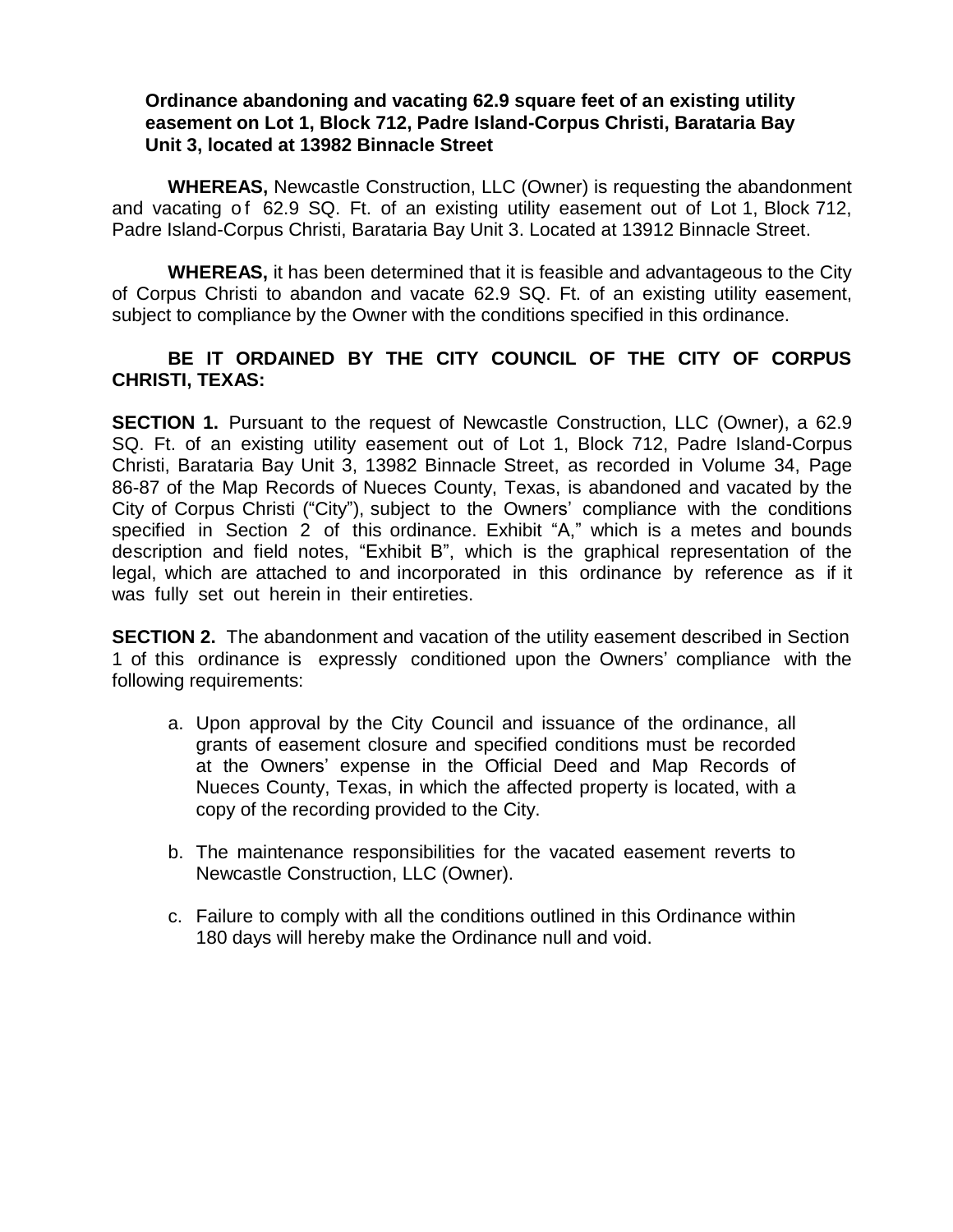That the foregoing ordinance was read for the first time and passed to its second reading on this the \_\_\_\_day of \_\_\_\_\_\_\_\_, 2019, by the following vote:

| Joe McComb                                                                               |                   | Michael Hunter <b>Michael</b> Hunter <b>Michael</b> |
|------------------------------------------------------------------------------------------|-------------------|-----------------------------------------------------|
| <b>Roland Barrera</b>                                                                    | <b>Ben Molina</b> |                                                     |
| <b>Rudy Garza</b>                                                                        | Everett Roy       | <u> 1980 - Johann Barnett, fransk kongresu</u>      |
| Paulette M. Guajardo                                                                     | Greg Smith        |                                                     |
| Gil Hernandez<br><u> 1980 - Johann Barbara, martxa alemaniar a</u>                       |                   |                                                     |
|                                                                                          |                   |                                                     |
| That the foregoing ordinance was read for the second time and passed finally on this the |                   |                                                     |
| Joe McComb<br><u> 1989 - Johann Barbara, martin a</u>                                    |                   | Michael Hunter_____________________                 |
| <b>Roland Barrera</b>                                                                    | Ben Molina        |                                                     |
| <b>Rudy Garza</b>                                                                        | Everett Roy       |                                                     |
| Paulette M. Guajardo                                                                     | <b>Greg Smith</b> |                                                     |
| Gil Hernandez<br><u> 1990 - Johann Barbara, martin a</u>                                 |                   |                                                     |
|                                                                                          |                   |                                                     |
| PASSED AND APPROVED on this the ______________day of _________________________, 2019.    |                   |                                                     |
| ATTEST:                                                                                  |                   |                                                     |
|                                                                                          |                   |                                                     |
|                                                                                          |                   |                                                     |
| Rebecca Huerta                                                                           | Joe McComb        |                                                     |

City Secretary **Mayor**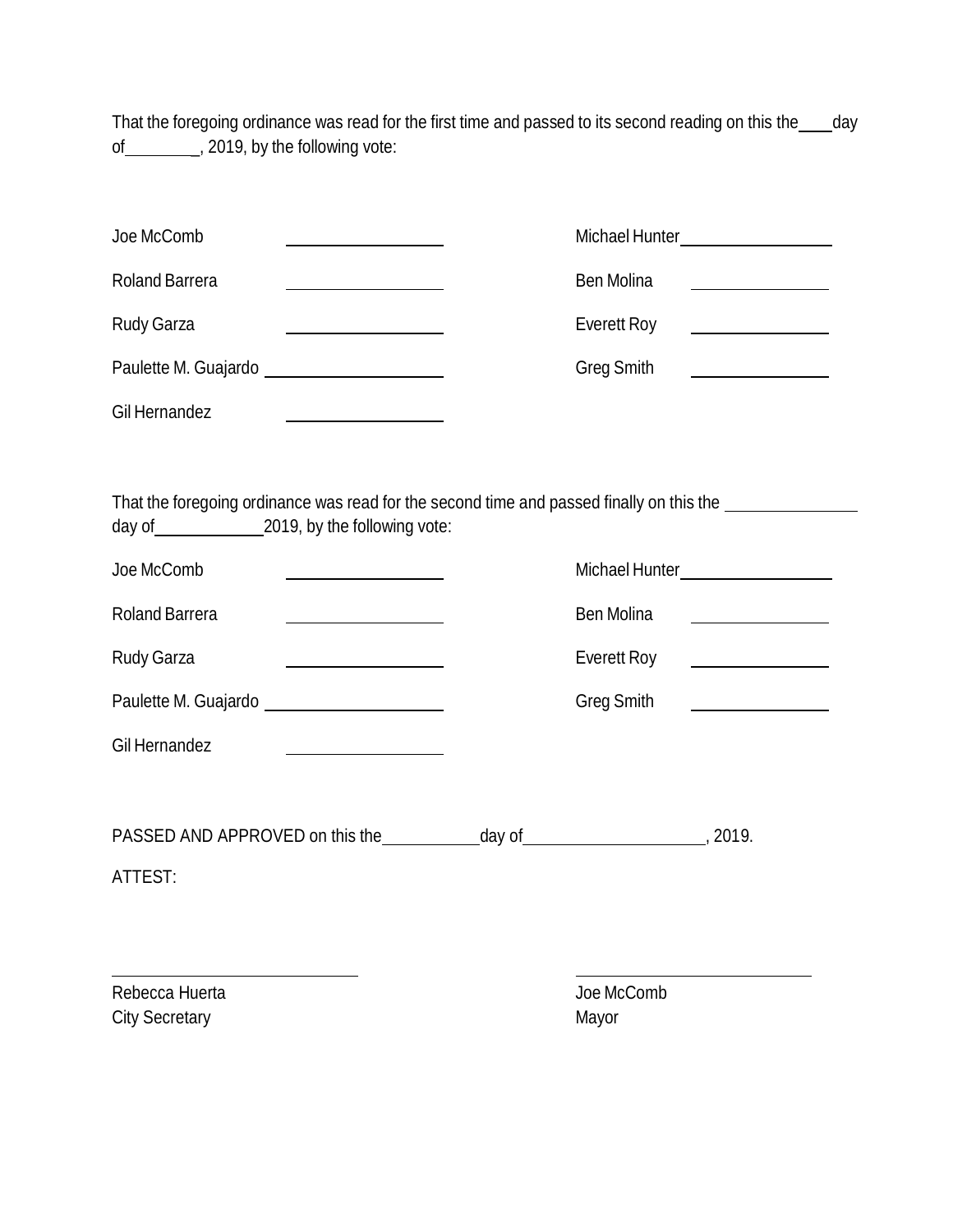**ExhibitA**

STATE OF TEXAS JOB NO. 18-1260

COUNTY OF NUECES

## 62.9 SQUARE FEET EASEMENT CLOSURE

ALL that certain tract or parcel of land situated in Nueces County, Texas, same lying within the Corporate City Limits of Corpus Christi, Texas, same being out of Lot 1, Block 712, J>adre Island- Corpus Christi, Barataria Bay Unit 3 as recorded in Volume 34, Pages 86 to 87 of the Map Records of Nueces County, Texas, and being more particularly described by metes and bounds as follows, to wit:

COMMENCING at a 5/8 inch iron rod found for the Northwest corner of said Lot 1,Block 712, same being the Northeast corner of Lot 2 of said Block 712;

THENCE, along the common boundary line of said Lots 1 and 2, Block 712, SOUTH 09 degrees 55 minutes 08 seconds WEST 7.50 feet to a point, same lying in the Southwest boundary line of an existing 7.5 foot utility easement, same lying in a curve to the right with a radius of 835.40 feet;

THENCE, along said Southwest bounda11' line of the 7.5 foot utility easement and with said curve to the right, a length of arc of 9.0 feet to a point for the West corner and point of beginning of this tract;

THENCE, continuing along said Southwest boundary line of the 7.5 foot utility casement and said curve to the right, a central angle of 03 degrees 58 minutes 43 seconds, a radius of 835.40 feet, a tangent of 29.02 feet, a length of arc of 58.01 feet and a chord bearing and length of SOUTH 77 degrees 03 minutes 49 seconds EAST 58.00 feet to a point for the Southeast corner of this tract;

THENCE, NORTH 14 degrees 55 minutes 33 seconds EAST 1.50 feet to a point for the Northeast corner of this tract;

THENCE, NORTH 78 degrees 32 minutes 34 seconds WEST 58.07 feet to the point of beginning and containing 62.9 square feet of land.

I hereby certify that this survey as reflected in the above Field Notes and attached plat conforms to the current Texas Surveyors Association Standards and Specifications fot· a Category IA, Condition H Land Survey.

Dated this the \_21st\_ day of\_December ,2018.



Nam

Ronald A. Voss, Registered Professional Land Surveyor No.2293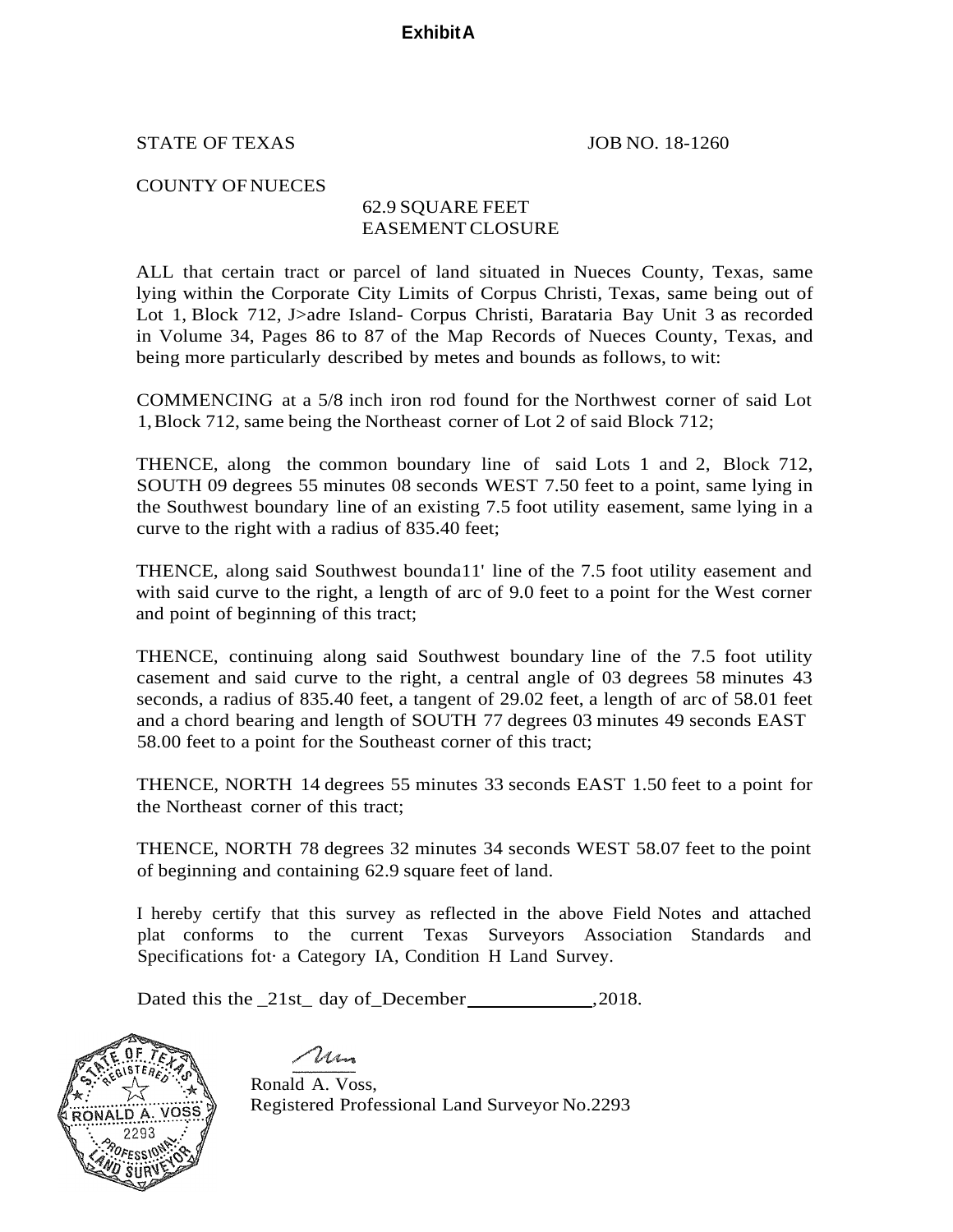